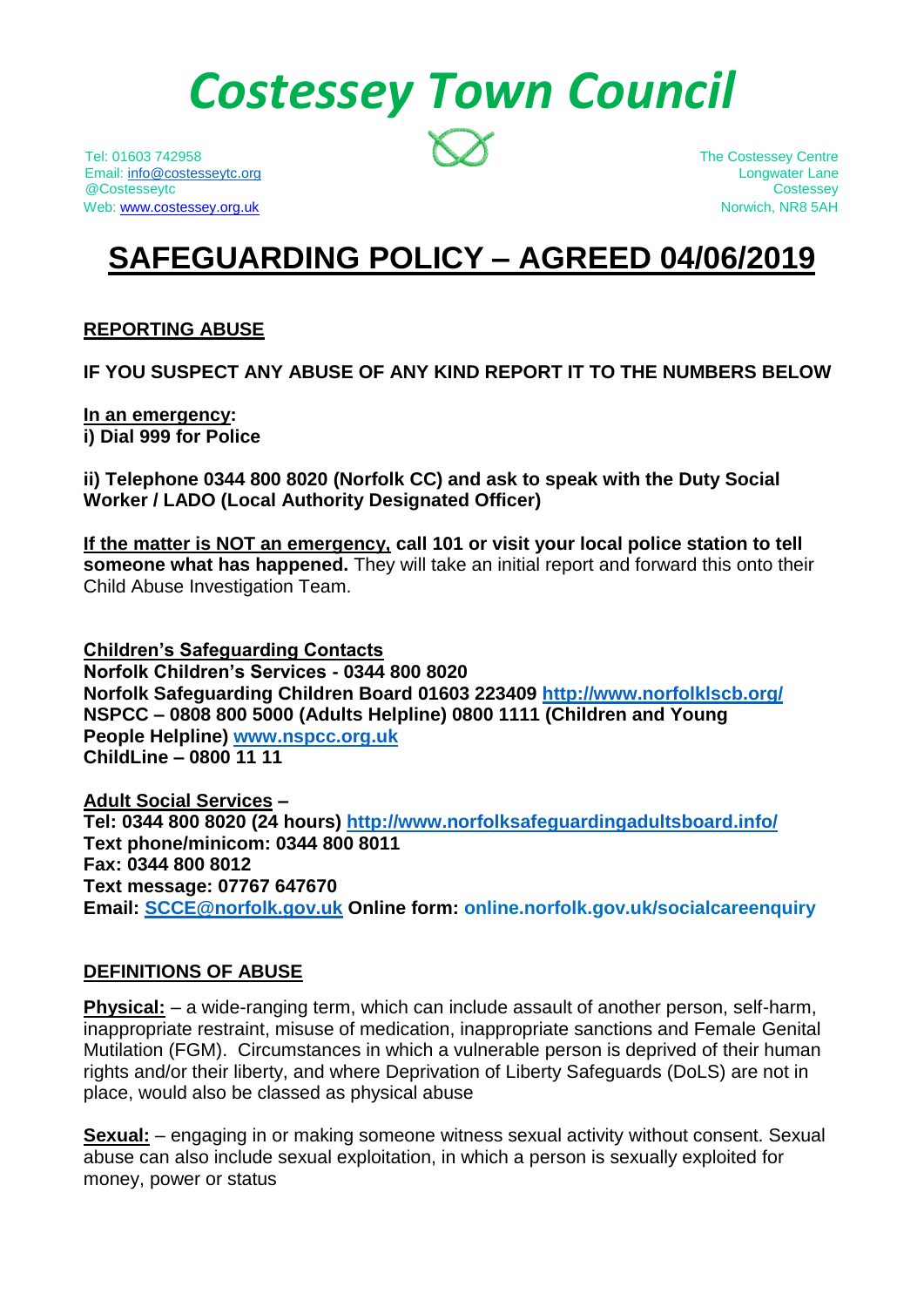**Psychological / Emotional:** – examples include non-physical domestic abuse, bullying and cyber-bullying

**Neglect and Acts of Omission:** – the ongoing failure to meet a person's basic needs, e.g. food and protection from hazards. It can also include ignoring someone's care needs or failing to provide access to appropriate health, social care or educational services

**Financial:** – examples of financial abuse include theft, fraud, misuse of possessions, pensions or benefits, and coercion (e.g. in relation to wills/ inheritance)

**Discrimination:** – misuse of power that denies opportunity to some groups or individuals. Discrimination becomes a safeguarding matter when the victim is a vulnerable person

**Institutional / Organisational:** – regime-wide abuse, neglect or mistreatment within a setting or service.

# **1 SAFEGUARDING POLICY STATEMENT**

**1.1 Costessey Town Council is committed to promoting a safeguarding culture and environment, taking all reasonable precautions to safeguard the welfare of children and vulnerable persons who use its services.**

**1.2 The welfare of children and vulnerable adults is paramount**

**1.3 All children and vulnerable adults have the right to protection from abuse**

**1.4 All suspicions and allegations of abuse will be taken seriously and responded to swiftly and appropriately**

**1.5 All staff, volunteers and Councillors have a responsibility to report concerns** 

**1.6 It is NOT for staff, volunteers or Councillors to decide if abuse has occurred, or to investigate situations of abuse, ONLY to report their concerns to the contacts above**

# **2 RESPONSIBILITIES AND PROCEDURES**

**2.1 Councillors, staff members and volunteers of Costessey Town Council may come into contact with children and vulnerable adults when helping residents as part of their usual activities on behalf of the Council.** 

**2.2 Therefore all Councillors, staff members and volunteers of Costessey Town Council must understand and apply this policy and procedures in their activities**

# **2.3 Councillors, staff members and volunteers of Costessey Town Council must act appropriately at all times.**

This includes eg.

- i) Not playing physical contact games.
- ii) Adults wearing appropriate clothing at all times.
- iii) Ensuring that accidents are recorded in an accident book.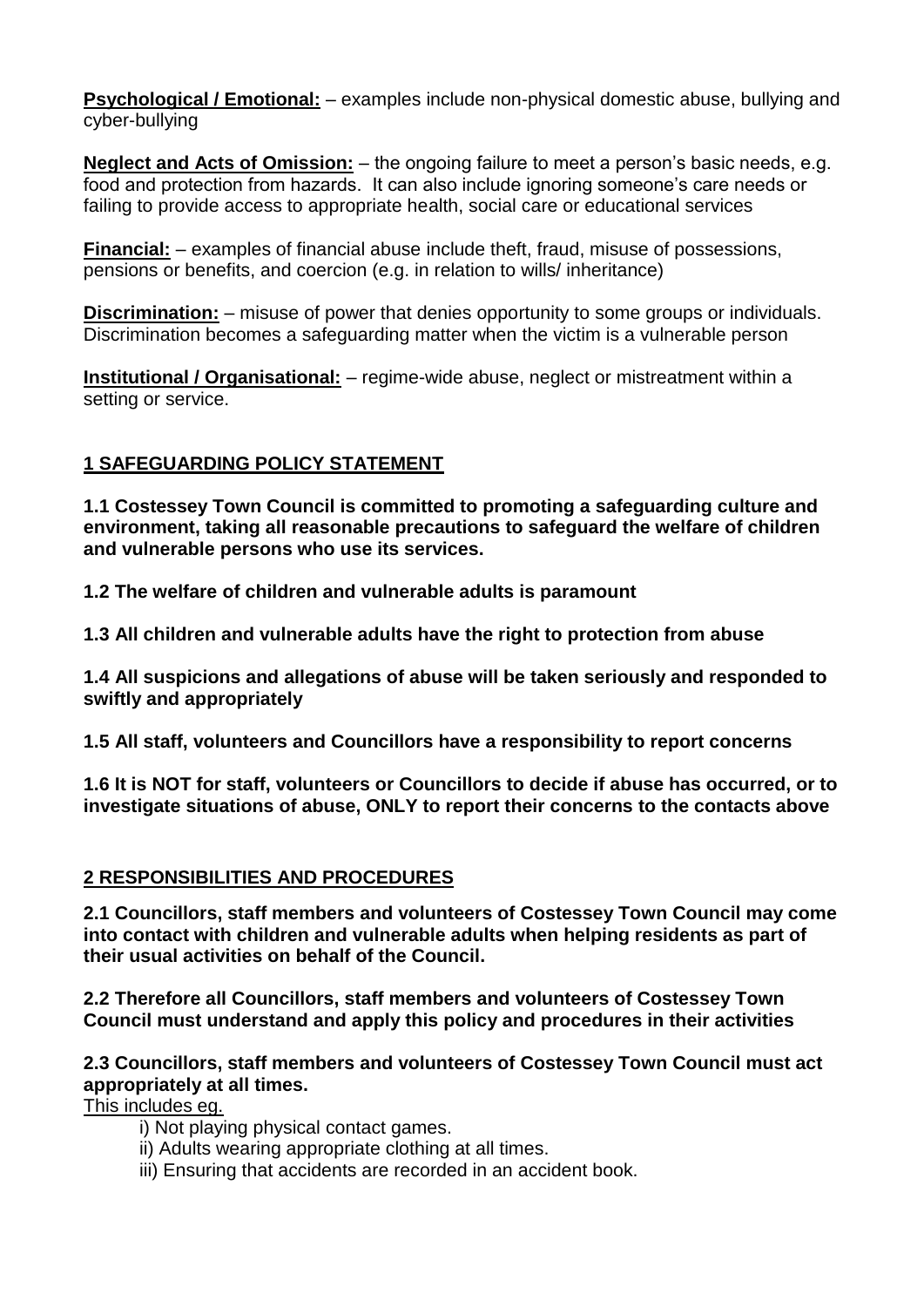iv) Never doing anything for a child or vulnerable adult which might be misconstrued / misunderstood

v) Any intent to take photographs, videoing or audio recordings should be cleared with the office in advance, so that they can issue the relevant consent form for the responsible adult to sign

# **2.4 Councillors, staff members and volunteers of Costessey Town Council should know how to report concerns immediately. This means that:**

a) ANY concerns about a child or vulnerable adult are acted on, clearly explained, and referred on, to ensure the issues are addressed**. IF IN DOUBT CONTACT the authorities listed above for advice**

b) Considerations of confidentiality that may otherwise apply within the Council do not override the right of the child / vulnerable adult to be protected from harm. Any written notes of incidents in relation to a child / vulnerable adult or breach of Safeguarding policies and procedures are CONFIDENTIAL and will be kept in a secure place, but information will be shared with relevant agencies.

c) If Councillors, volunteers or staff members see or overhear an incident which causes concern, they should report it immediately to the Group Leader / Responsible Adult accompanying they group and inform the Town Clerk / Deputy Clerk to record the incident

d) If there is no group, or the incident involves the Group Leader, then notes should be taken for accuracy and the Clerk / Deputy will contact the appropriate authorities. (Police, Social Services, Norfolk Safeguarding Board)

# **2.5 In the case of the allegation being against a Councillor, Staff member or Volunteer it is of equal importance to act immediately on the allegation.**

a) If an activity / contact is on-going when the incident is reported, then it is the responsibility of the Clerk / Deputy Clerk to ensure the immediate safety of that child / vulnerable adult by taking the necessary steps, including the removal of alleged individuals.

b) Any individual staff member or volunteer accused of abuse will be suspended in line with the Council's Disciplinary Procedure pending further Police and Social Services inquiries.

c) Irrespective of the findings of Social Services or Police inquiries, all individual cases must be assessed under the appropriate misconduct / disciplinary procedure to completion, to decide whether a member of staff or volunteer should be reinstated and how this can be sensitively handled with other staff or volunteers.

d) Allegations against councillors will be dealt with via the Council's Standards Procedure. (Children and Young People's Service and/or the police will determine whether child protection or criminal investigations will take place).

# **2.6 In the unlikely event of a child / vulnerable adult making a disclosure to you as a Councillor, staff member or volunteer you should:**

a) Listen and reassure calmly